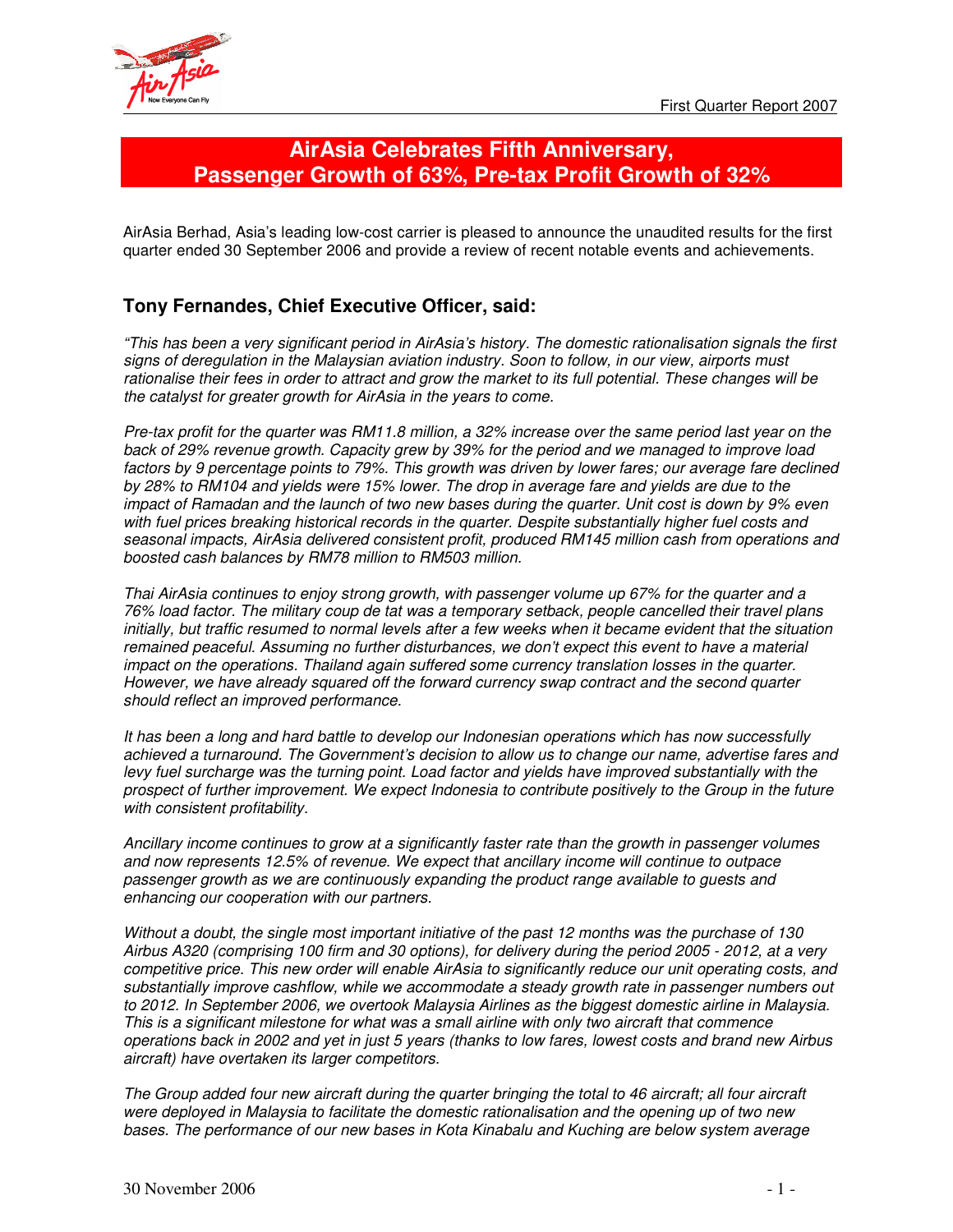

with lower average fare and load factor - this is expected as they are in the developmental stages. We are confident that we will be able to bring them up to system average within the near term and open up *new opportunities for the Group.*

Our previous fuel hedge expired at the end of June 2006 and we were reluctant to hedge at that time as we believed it would be unwise to lock in at the very high forward prices. However as forward prices *settle down, we resumed our hedging programme in order to remove some cost uncertainties over the seasonally volatile Northern Hemisphere winter period. We are taking advantage of the current bearish* sentiment in the oil market and devised our fuel hedge to mitigate upside risk whilst at the same time allowing us to participate in the event oil prices declines. We are paying spot market rates for our oil *requirements and we have upside protection for 54% of our needs from January 2007 to June 2007,* and 45% of our needs from July 2007 to September 2007 at a price of US\$62.25 / bbl (WTI crude *component). Therefore, we remain partially unhedged but we will continue to monitor the market and look for opportunities to hedge our outstanding requirements into the future.*

*The second quarter will reflect the value and benefits unlocked by the domestic market rationalisation* as well as strategic initiatives we have taken place over the past year. The outlook for the second *quarter is better relative to the first quarter; forward bookings indicate average fare and yields will improve substantially. Furthermore, we are reaping the benefits of lower fuel prices and the delivery of four Airbus A320 aircraft in the period will help keep operating costs low."*

| <b>Quarter ended 30 September</b><br><b>RM'000</b> | Q1 2007 | Q1 2006 | $\Delta(\%)$<br>qoq |
|----------------------------------------------------|---------|---------|---------------------|
| Revenue                                            | 239,574 | 186,277 | 29%                 |
| <b>EBITDAR</b>                                     | 69,250  | 34,324  | 102%                |
| <b>EBIT</b>                                        | 23,731  | 7,460   | 218%                |
| Pre-tax Profit                                     | 11,772  | 8,934   | 32%                 |
| <b>EBITDAR Margin</b>                              | $29\%$  | $18\%$  | 11 ppt              |
| <b>Pre-tax Profit Margin</b>                       | $5\%$   | $5\%$   |                     |

## **Summary of First Quarter 2007 unaudited Financial Results**

## **Summary of First Quarter 2007 Operating Results**

| <b>Quarter ended 30 September</b> | <b>O1 2007</b> | <b>O1 2006</b> | $\Delta(\%)$ |
|-----------------------------------|----------------|----------------|--------------|
|                                   |                |                | qoq          |
|                                   |                |                |              |
| Passengers Carried                | 1,944,621      | 1,192,692      | 63%          |
| ASK (million)                     | 2713           | 1953           | 39%          |
| RPK (million)                     | 2152           | 1358           | 59%          |
| Average Fare (RM)                 | 104            | 144            | $-28%$       |
| Rev / RPK (US cents)              | 3.08           | 3.61           | $-15\%$      |
| Cost/ASK (US cents)               | 2.20           | 2.41           | $-9\%$       |
| Cost/ASK-ex fuel (US cents)       | 1.17           | 1.24           | $-6\%$       |
| <b>Load Factor</b>                | 79%            | 70%            | 9 ppt        |
| Aircraft (average)                | 24.8           | 18.8           | 32%          |
| Aircraft (end of period)          | 30             | 21             | 43%          |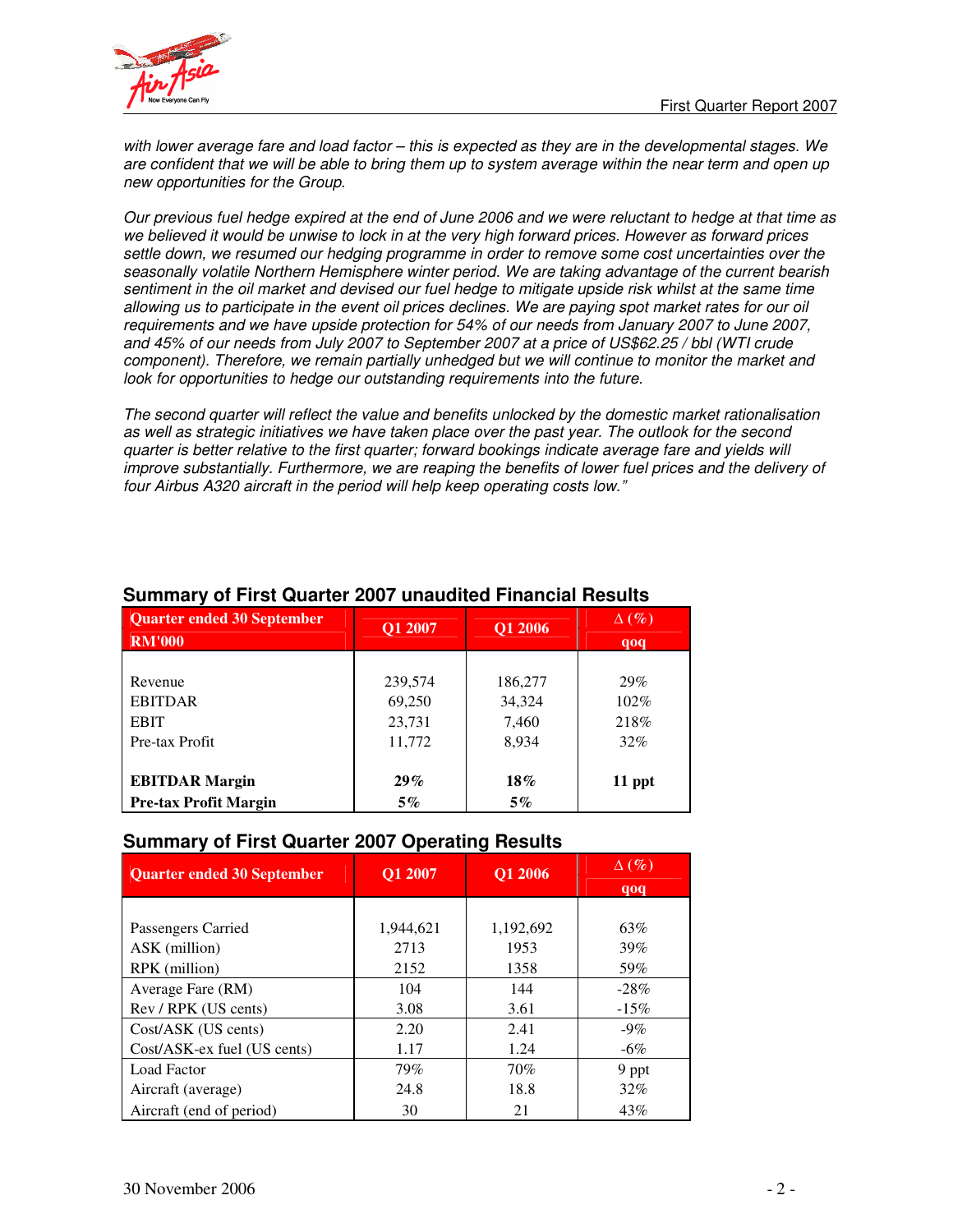

## **First Quarter Review:**

Revenue for the quarter rose by 29% to RM240 million as against RM186 million for the same period last year. The increase was driven by 63% increase in passengers carried, a 28% decline in average fares which was partially offset by better contribution from ancillary income. The lower fares stimulated strong traffic which was reflected by a 9 percentage point improvement in load factor despite adding capacity by 39%. The combination of lower fare and 3% longer stage length reduced yields by 15%. Unit cost was down by 9% compared to last year. The increased business scale with lower cost improved our profit margins. EBITDAR margins increased to 29% as compared to 18% last year. Pretax profit was 32% higher to RM11.8 million with 5% margins.

| Quarter ended 30 September<br><b>Group RM ('000)</b> | <b>Adoption of IFRS</b><br>(IAS 12) | <b>Compliance with</b><br><b>MASB (FRS 112)</b> |
|------------------------------------------------------|-------------------------------------|-------------------------------------------------|
| Profit after tax and minority interests              | 94,520                              | 5,662                                           |
| Shareholders' Funds                                  | 1,270,573                           | 1,028,126                                       |
| Basic Earnings Per Share (sen)                       | 4.0                                 | 0.2                                             |
| <b>Cash from Operations</b>                          | 145,000                             | 145,000                                         |

## **Adaptation of International Financial Reporting Standard IAS 12**

As stated in the previous announcement, the Company will present an additional set of financial result that is in accordance with International Financial Accounting Standards.

## **The quarter's key features are outlined below:-**

## *Domestic Rationalisation*

The domestic rationalisation commenced smoothly on 1 August 2006. We are now competing on a fully commercial basis against MAS and there is a clear distinction between low cost and premium travel. The Malaysian Government gave an assurance that AirAsia is now an equal status national carrier; this will assist our eventual entry into India, China and beyond.

## *Unit Cost Improvement – second to none cost control discipline*

Our unit cost improved by 9% to US2.20 cents / ASK. This was achieved by prudent cost control measures, better economics from the Airbus A320 aircraft and higher productivity from our move to the low cost terminal. Cost recoveries from our fuel surcharges averaged at RM32/pax for the quarter, or US\$31.9 per barrel equivalent.

## *Thai-AirAsia – negative impact of forex losses*

Thai AirAsia posted a net profit of THB5 million (RM0.5 million). Thailand performed well with average fare growth and steady unit cost. EBITDAR margin increased to 15% as compared to 12% achieved for the same period last year. However, currency losses contributed negatively to the operations. The currency swap contract has been squared off and the second quarter will not see a reoccurrence of such losses.

## *Indonesia-AirAsia – conducive business environment generate profits*

The operations have improved significantly since we have been allowed to advertise our fares and levy fuel surcharge. The business environment in Indonesia right now is more conducive and consistent with what we are accustomed to in Malaysia and Thailand, and we are able to step up our efforts to boost load factors and yield more effectively.